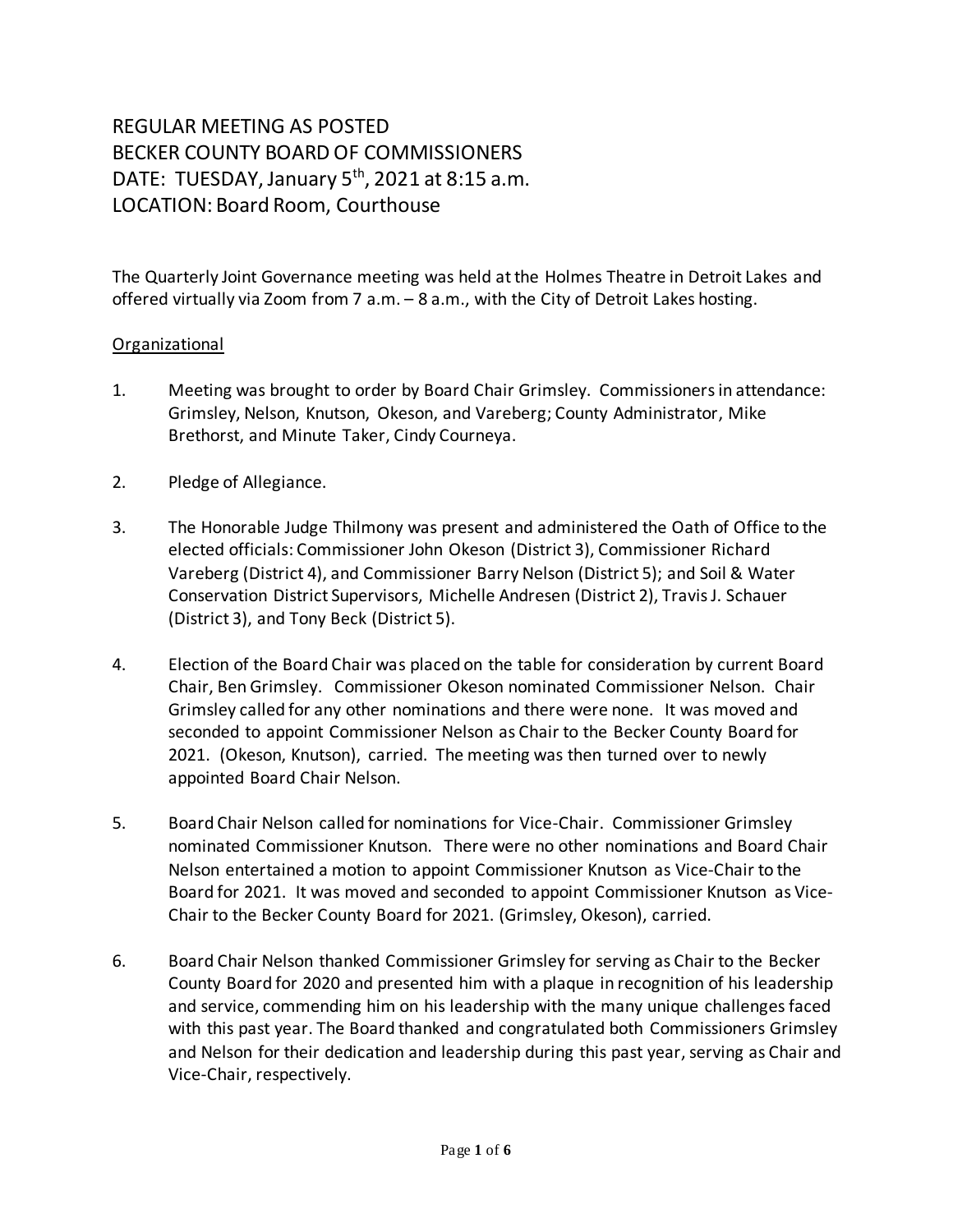## Regular Business

### Agenda/Minutes:

1. It was moved and seconded to approve the agenda as presented, with no changes. (Okeson, Grimsley), carried.

#### Commissioners:

- 1. Open Forum: No one was present.
- 2. Reports and Correspondence: Reports were provided on the following meetings:
	- a. Commissioner Nelson: Highway Committee, Economic Development Authority (EDA), and Finance Committee meetings.
	- b. Commissioner Grimsley: Becker County Historical Society & Museum Regular meeting, Historical Society/Museum Building Committee meeting, Finance Committee meetings, and MN Counties Intergovernmental Trust (MCIT). He also provided information relative to the (RE)Insurance for Waste to Energy Operations in 2021, as outlined in the report from the Special MCIT Board of Director's meeting held on December 28, 2020 at the MCIT Building in St. Paul, MN.
	- c. Commissioner Okeson: Transit Committee, Highway Committee, and Minnesota Rural Counties (MRC).
	- d. Commissioner Knutson: Prairie Lakes Municipal Solid Waste Authority (PLMSWA) and Environmental Affairs Committee.
	- e. Commissioner Vareberg: None to report on currently.
	- f. County Administrator, Mike Brethorst, had nothing to add at this time; however, asked Sheriff Todd Glander to provide an update on the Sheriff's office project.
	- g. Sheriff Todd Glander reported that Dispatch is now moved back into the Sheriff's office and by the end of this week, all staff should be moved back into the office.

#### Appointments:

- 1. It was moved and seconded to accept the 2021 Commissioner's Committee assignments as presented, with it noted that all commissioners of the Board may serve as alternate members, as needed. (Grimsley, Knutson), carried.
- 2. It was moved and seconded to appoint Michael Foley to the Cormorant Lakes Watershed District Board of Managers, to serve a three-term, effective January 1, 2021. (Knutson, Okeson), carried.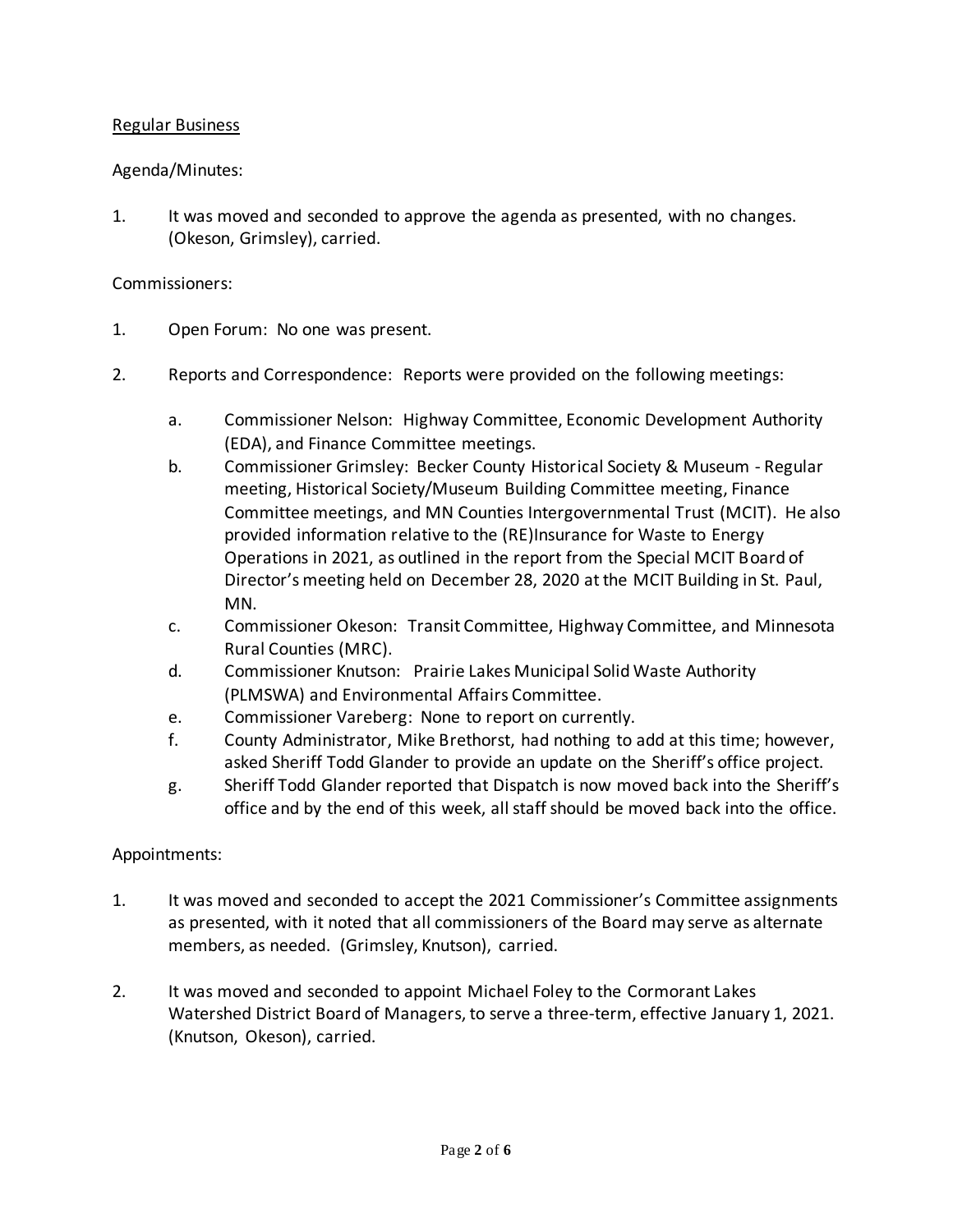County Administrator: Mike Brethorst presented:

- 1. It was moved and seconded to accept the amendment to the purchase agreement from EXP Realty, as presented, to extend the closing date, for the Sale of the Minimum-Security Jail to Recovery Community Resources and to approve extending the closing date to no later than February 15, 2021. (Knutson, Okeson), carried.
- 2. County Administrator, Mike Brethorst, noted that there have been 66 applicants reviewed and 51 payments in the amount of \$2,000.00 sent out to businesses affected by the Governor's orders, as of December 31, 2020. He also provided an update on the State's Emergency Business Relief Grant funding available to Becker County, in the amount of \$681,764.10 and on the remaining County funds available for businesses as well. He reported that the State's Emergency Business Relief Grant funds must be awarded by March 15, 2021 and distributed no later than April 1, 2021, and that the County must return any funds not expended by April 1, 2021 to the State of MN by April 15, 2021.

Discussion was held relative to requirements and disbursement of the grant funds, with it stressed to include businesses and restaurants that didn't meet the 30% net loss requirement previously, and then open up to others, using the \$681,764.10 first and then moving onto any remaining funds.

It was moved and seconded to authorize requesting the Emergency Business Relief Grant Funding from the State of MN, in the amount of \$681,764.10, with 2.5 % allocated for administrative expenses related to the implementation and disbursement, and to submit the required County Relief Grant Certification Form to the MN Department of Employment and Economic Development (DEED). (Grimsley, Knutson), carried.

3. Waste to Energy MCIT Info – Commissioner Grimsley provided information during Reports & Correspondence, as noted above.

Finance Committee – Auditor-Treasurer, Mary Hendrickson presented:

- 1. It was moved and seconded to approve the Regular Claims, Auditor Warrants, Over-90 Days Claims, and Additional Issues, as presented:
	- a. Auditor's Warrants
		- i.  $12/15/2020$  in the amount of \$ 28,837.14
		- ii.  $12/20/2020$  in the amount of \$ 26,425.36
		- iii.  $12/22/2020$  in the amount of \$ 289,824.98
		- iv.  $12/30/2020$  in the amount of \$633,425.19

for a total amount of  $\dots \dots \dots$  \$ 978,512.67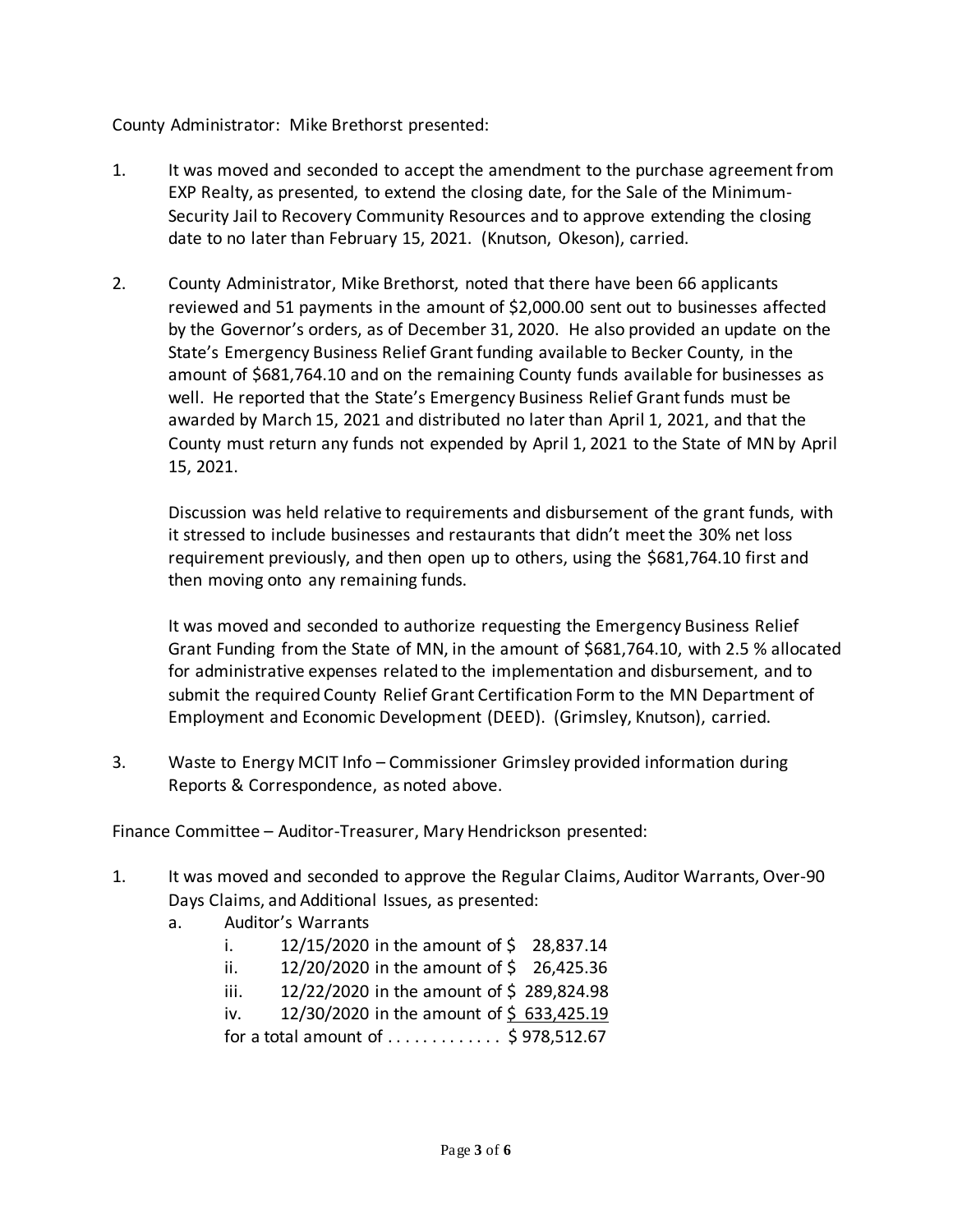- b. Over-90 Day Claims:
	- i. Forum Communications in the amount of \$4,383.69 (invoices dated September 6, 2020 just received);
	- ii. Jiffy Lube in the amount of \$47.55 (dated September 9, 2020 just received);
	- iii. K & K Truck & Auto Repair in the amount of \$250.00 (invoice just turned in).
- c. Additional Issues:
	- i. Darwin Nundahl turned in an Employee expense report for Tobacco Compliance check hours which were turned into payroll. Mileage of \$99.48 will be paid this week.

(Knutson, Grimsley), carried.

Auditor-Treasurer: Mary Hendrickson presented:

- 1. Licenses & Permits: There were none.
- 2. It was moved and seconded to approve Resolution 01-21-1A (Option 1), that the Detroit Lakes Sunday newspaper was the low quote received, and is hereby designated as the official County newspaper for 2021, in which the notice and list of real estate taxes remaining delinquent on the first Monday of January 2021, shall be published and in which proceedings and other notices of the County Board shall be published, and in which the first publication of the financial statement will be published, and the Frazee Forum newspaper is hereby designated as the newspaper in which the second publication of the financial statement will be published as required by MN Stat. Sec. 375.17. (Knutson, Okeson), carried.
- 3. It was moved and seconded to accept the November 2020 Cash Comparison and Investment Summary, as presented. (Grimsley, Knutson), carried.

Human Services – Denise Warren presented:

- 1. It was moved and seconded to approve Amendment #3 to MN Department of Human Services – Behavioral Health Grant Contract No. 133774 with Becker County, with the amount of this amendment at \$918,305 (2-year contract renewal for Mobile Mental Health Crisis Response Services), with the total contract amount not to exceed \$2,113,032. (Grimsley, Okeson), carried.
- 2. It was moved and seconded to approve the Human Services claims for Human Services, Public Health, and Transit, as presented. (Grimsley, Okeson), carried.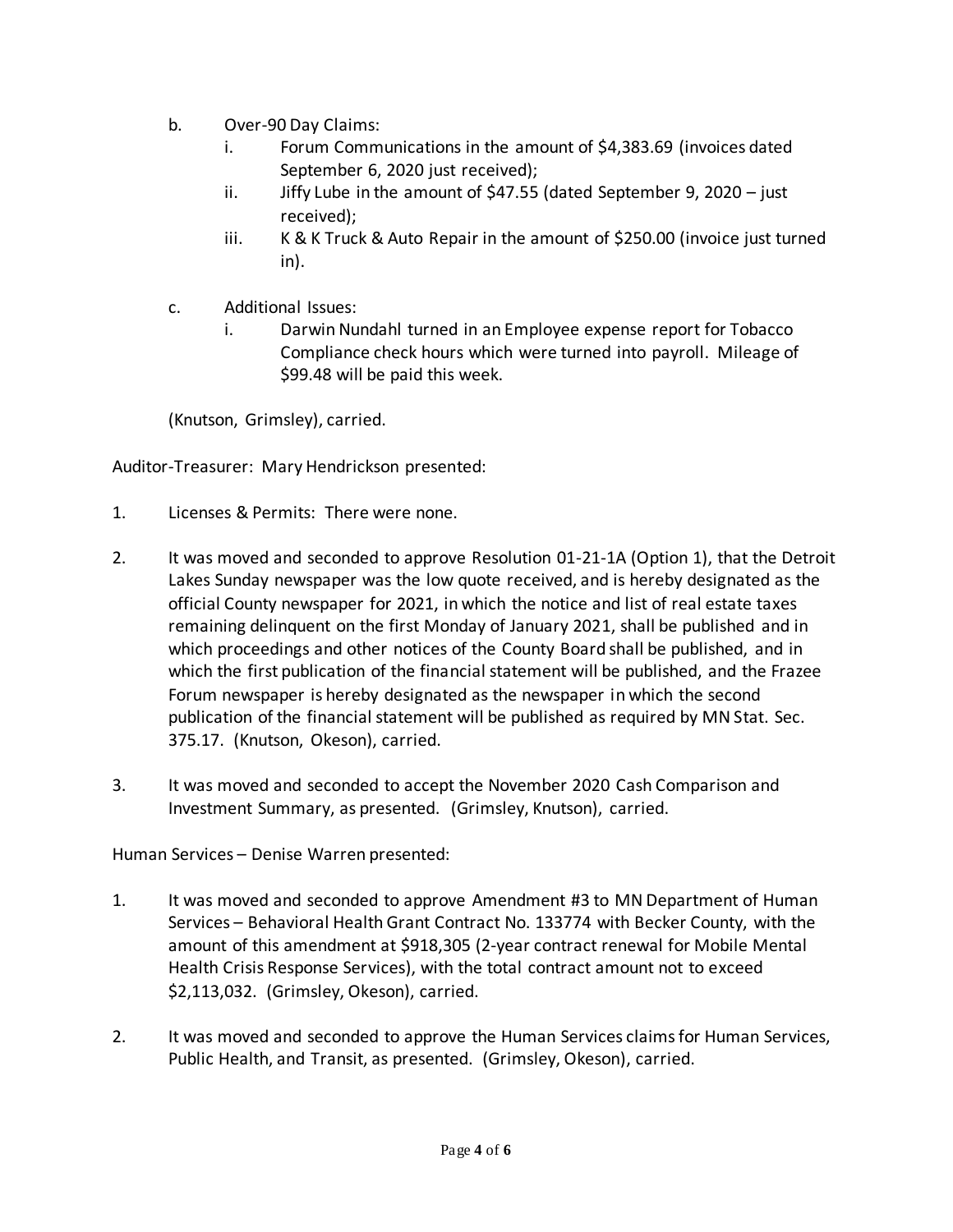Highway: Jim Olson presented:

- 1. It was moved and seconded to approve Resolution 01-21-1B, as presented, the Notice of Annual Highway Construction Advertisements; to authorize the County Engineer to advertise as follows: Initial advertisements in the Detroit Lakes Tribune stating the intent to utilize internet advertising, and all Highway construction advertising for 2021 be placed on the official Becker County web page and on the MnDOT site, [www.dot.state.mn.us/stateaid](http://www.dot.state.mn.us/stateaid) using the EAdvert link. (Okeson, Knutson), carried.
- 2. There was also a brief discussion held relative to the West Central Regional Juvenile Center (WCRJC) and specialized therapy offered to residents of the program, with it recommended to research other possible options and future funding for Becker County participants of the program. County Administrator, Mike Brethorst, will contact Administration at WCRJC and Clay County, and work with Becker County Human Services Director, Denise Warren, and County Attorney, Brian McDonald.
- 3. Additional Funds for Legal Fees West Lake Drive Project Right-of-Way: Jim Olson presented:
	- a. County Attorney, Brian McDonald, recommended that the meeting be closed due to ongoing litigation strategy/settlement proposals related to the West Lake Drive Project – Right-of-Way, with the case still open and active at the district court level.
	- b. It was moved and seconded to approve adding to the Agenda: Closed Session to discuss Additional Funds for Legal Fees and other compensation for the West Lake Drive Project, as noted. (Knutson, Okeson), carried.
	- c. It was moved and seconded to Close the meeting, relative to the agenda item: Additional Funds for Legal Fees and other compensation for the West Lake Drive Project; to allow for discussion on legal fees and ongoing litigation strategy relative to the West Lake Drive Project – Right-of-Way, with County Attorney, Brian McDonald present. (Grimsley, Knutson), carried.
	- d. Closed Session –
	- e. It was moved and seconded to open the meeting back into regular session. (Knutson, Okeson), carried.